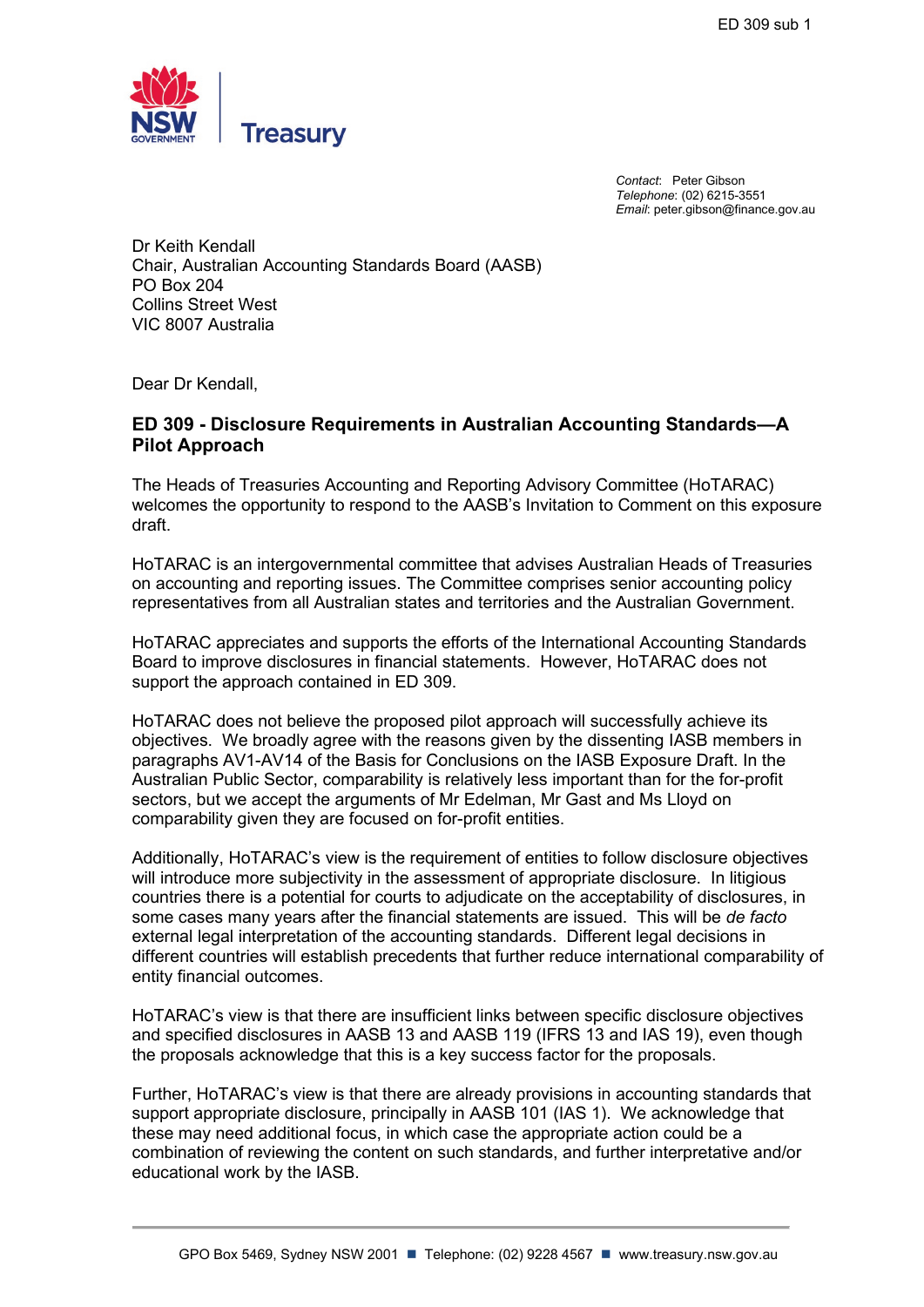In Australia, implementation of the proposals would create additional issues for transaction neutrality policy. The disclosure objectives that will be established are linked to the decisions that users will make using financial statements. The decisions that users might make with financial information of not-for-profit entities, will differ from those made by users of for-profit entities. In HoTARAC's view, this is already an issue, with the specific disclosure requirements of many existing standards being excessive for perceived publicsector information needs. However, the proposed pilot approach is likely to highlight this further. As an example, users of public sector financial statements do not exhibit a regular interest in the highly detailed disclosures that exist and remain proposed for AASB 13 and AASB 119 (IFRS 13 and IAS 19). HoTARAC supports simplification in disclosure requirements for disclosure objectives tailored to the public sector, but expects specification of multiple disclosure objectives across sectors will require considerable additional work from the AASB, and add complexity to the accounting standards.

Finally, the proposals do not explain how they would be would be applied to Tier 2 entities (*IFRS for SMEs*), and there would be similar issues for potential Tier 3 entities in the Australian context. Work is required to rationalise the difference in disclosures across tiers with disclosure objectives.

We believe that some elements of the approach proposed by the IASB could be a useful development on this issue at the IFRS level. Developing disclosure objectives will be a beneficial exercise to place greater focus on disclosure. However, they could be used in a way that does not – at least initially – require such strong compliance with the objectives. For example, the IASB could develop disclosure objectives for a standard and:

- a. Publish them so they are not mandatory, such as in the Basis for Conclusions, or non-mandatory guidance in the standards; and
- b. The IASB could still use the objectives as a guide when developing detailed disclosure requirements for each standard.

HoTARAC provides no comments on the IASB specific matters for comment, because we do not support either the approach or the disclosures proposed for AASB 13 and AASB 119 (IFRS 13 and IAS 19).

In respect of the AASB specific matters for comment:

1. Disclosure objectives developed by the IASB for for-profit entities may not apply equally well to not-for-profit entities, for the reasons set out above.

We expect that the proposals would require regulatory bodies such as ASIC to incur costs to undertake additional work in establishing policy and reviewing entity financial statements.

- 2. The dissenting IASB members describe the auditing and assurance challenges with the approach. It is unclear whether assurance standard-setters have been consulted when the IASB has developed the Exposure Draft.
- 3. In HoTARAC's view the proposals would not result in public sector financial statements of benefit to public sector users.
- 4. We provide no view whether the proposals are beneficial to the Australian economy.
- 5. Beyond transition costs, the proposal will result in a net overall cost increase in ongoing reporting and associated processes, of an unquantified amount. We would expect lower costs in financial statement preparation and assurance if disclosures are substantially simplified (but which is not evident in the proposals for AASB 13 and AASB 119). We expect that these cost reductions would be more than offset by